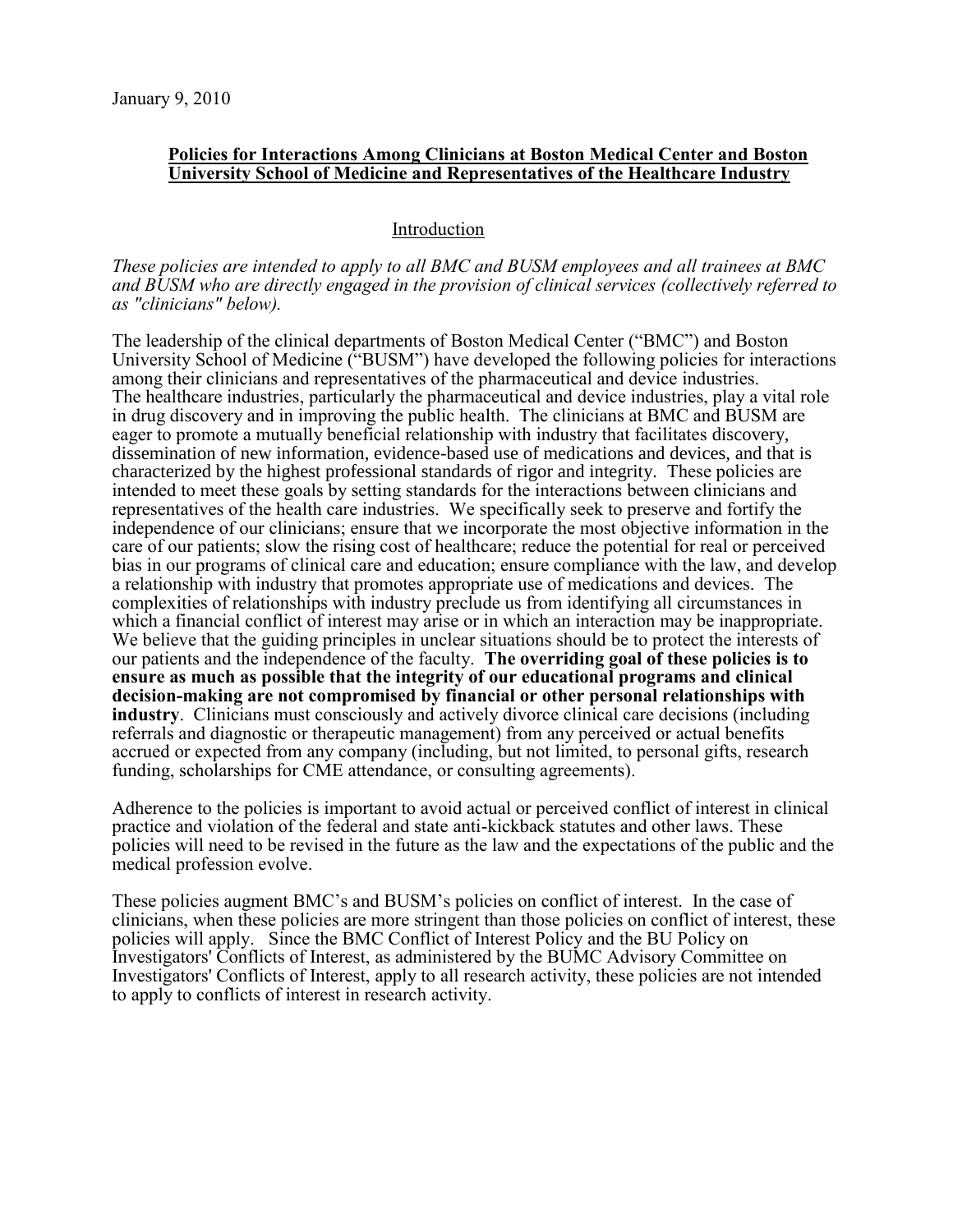- For purposes of this policy, "industry" refers to for-profit commercial entities that provide pharmaceuticals (including biologics), medical devices, clinical services or supplies, as well as intermediary organizations retained by industry... **1..Provision of Compensation or Gifts from Industry to Clinicians**
	- a. Gifts and Food:

### 1. **Clinicians may not accept any form of personal gift from industry or its representatives**.

2. Food, directly or indirectly funded by industry, may not be provided at BMC or on the BUSM campus. In addition, clinicians should use discretion in participating in industry-sponsored meals off campus. Specifically, FPP physicians should not facilitate the attendance of trainees at meals off campus sponsored by industry or at educational events off campus sponsored by industry which are not accredited by the Accreditation Council for Continuing Medical Education ("ACCME") or the American Dental Association Continuing Education Dental Recognition Program ("ADA CERP")*.*

b. Honoraria and Consulting:

1. Clinicians may accept only fair market compensation for specific consulting or other services provided by him or her to industry. **Compensation from any commercial source to clinicians may not exceed \$500 per hour or \$5000 per day for any consulting service or honoraria. The terms of the arrangements, services provided, and compensation must be set forth in writing and must be approved prior to the consultation or service by the clinician's Department Chair**

2. Clinicians may not accept compensation for listening to a sales presentation (e.g., detailing) by an industry representative.

3. Clinicians who are simply attending a Continuing Medical Education ("CME") or other instructional activity, and are not speaking or otherwise actively participating or presenting at the meeting, may not accept compensation from companies either for attending or defraying costs related to attending the meeting.

c. Payment of Clinicians by Industry for Clinical Services

1. Clinicians may not receive any form of compensation for changing a patient's prescription or using a specific device in a patient.

d. Vendor Access:

1. As a general rule, industry representatives may not interact with trainees at BMC or on the BUSM campus. Interactions are allowed in limited circumstances, however, when the expertise of representatives is required for instruction in the use of a device and a faculty member is present to supervise the interaction.

i. 2. Clinicians may only accept support from industry for travel and related expenses to review a vendor's products under circumstances that do not create an actual or perceived conflict of interest and are compliant with BU policy [\(http://www.bu.edu/policies/gift/policy.html\)](http://www.bu.edu/policies/gift/policy.html).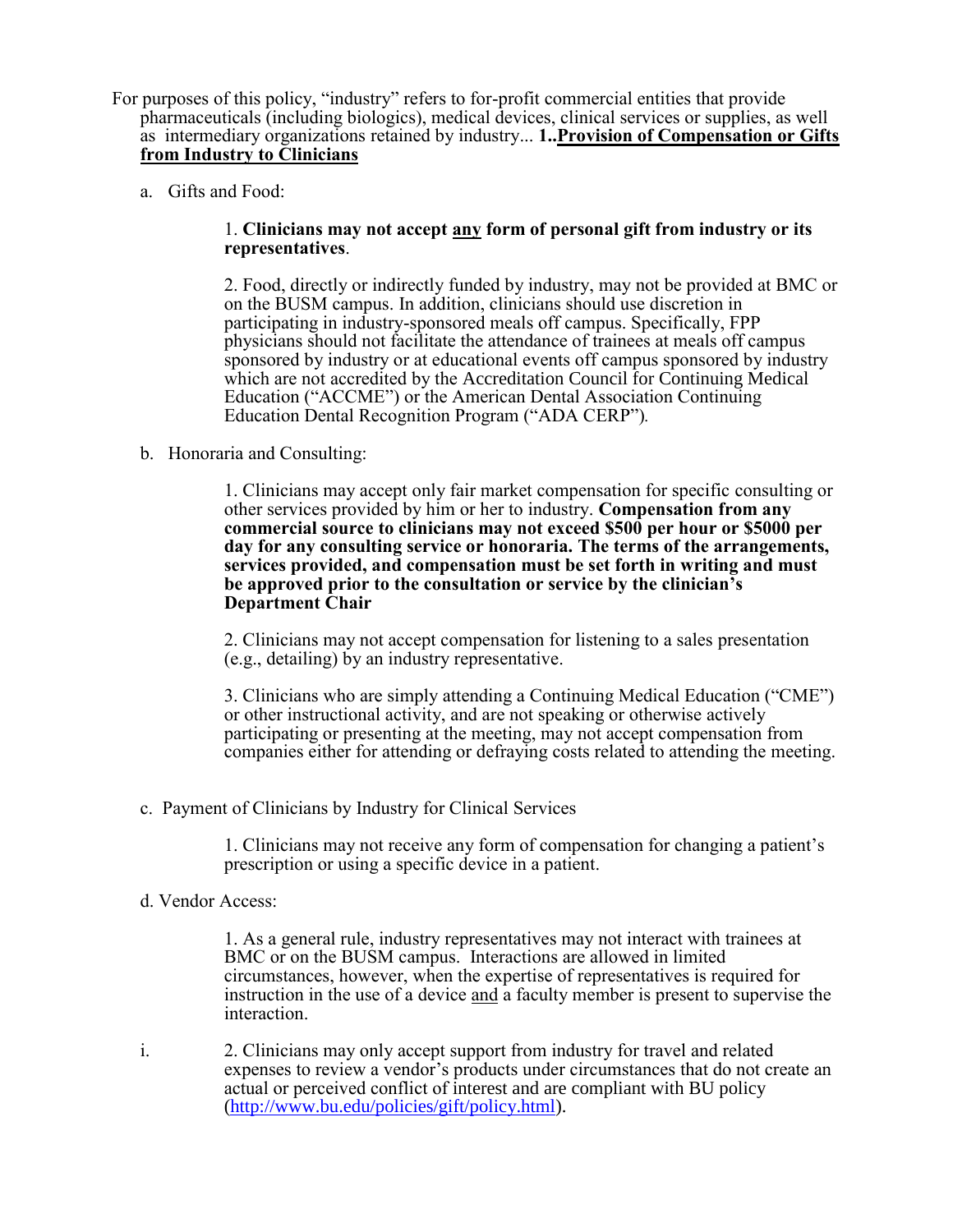3. Industry representatives are not allowed in in-patient or out-patient care areas and must visit with clinicians by appointment only. Under limited circumstances, device industry representatives may be allowed in patient care areas at the request of a clinician to facilitate a clinical procedure involving a pertinent device. Under these circumstances, representatives must comply with all BMC patient care requirements and wear appropriate clothing and identification that distinguishes them from employed staff.

## **2. Provision of Scholarships and other Funds to BUMC Trainees**

Clinicians should ensure that support of educational programs for trainees by the pharmaceutical or device industries is free of any actual or perceived conflict of interest. **Accordingly, direct support of trainee salaries, reimbursement for travel expenses or other non-research funding in support of scholarship or training by industry or its representatives is not allowed.** 

**Under some circumstances, industry support of trainee salaries or other non-research funding in support of scholarship or training is allowed through a national professional organization or other non-profit entity provided the following conditions are met:**

**a. The trainee recipient is selected through a peer-review process and both the trainee and the proposed training are endorsed by the department;**

**b. The trainee and the supporting faculty member are not subject to any implicit or explicit** *quid pro quo* **(i.e., no strings attached). Specifically, there should be no actual or perceived conflict of interest related to the financial support of trainees.**

# **3. Provision of Free Drug Samples to Clinicians**

- a. Free samples may be given to the pharmacy by industry representatives for distribution to patients only. Clinicians may not accept free drug samples from industry. Although distribution of free samples to patients is not encouraged, **all** distribution of free samples to patients must be administered by the BMC pharmacy.
- b. Free drug samples may never be sold.
- c. Free drug samples may not be used for personal use by any employees of BMC, BU or their respective family members.

# **4**. **Industry Support for Educational Events at BMC or BUSM**

Industry support for educational events at BUMC is allowed under the following circumstances:

- a. All educational activities supported by industry must comply with the ACCME and ADA CERP standards [\(http://www.accme.org/dir\\_docs/doc\\_upload/68b2902a-fb73-44d1-](http://accme.org/incoming/174_Standards%20for%20Commercial%20Support_April%202004.pdf) [8725-80a1504e520c\\_uploaddocument.pdf.](http://accme.org/incoming/174_Standards%20for%20Commercial%20Support_April%202004.pdf)) regardless of whether or not formal CME credit is awarded. ;
- b. All industry funding for these activities must be channeled through the Office of Continuing Medical Education of BUMC.
- c. The Course Director is responsible for content, speaker, forum, and management of conflict of interest assisted by the Office of CME.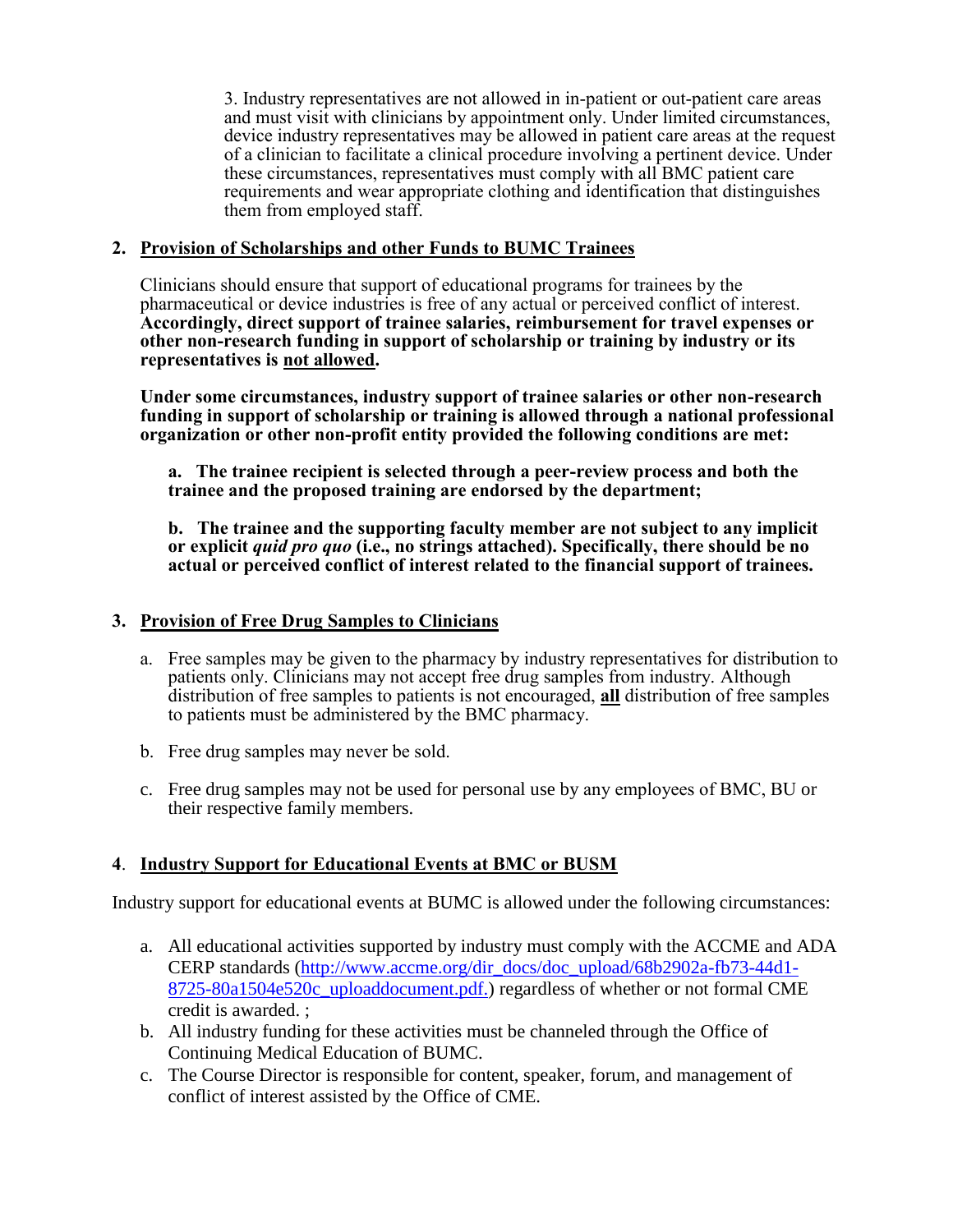- d. Although the industry support can be acknowledged, no marketing, detailing, or other form of industry advertising should occur on campus in connection with the event;
- e. Attendee fees must be used to cover the costs of any food provided.

### **5. Guidelines for Delivering Industry-Supported Lectures or Participating in Legitimate Conferences and Meetings of Clinicians off the BMC or BUSM Campus**

Clinical meetings and scientific meetings sponsored by professional societies frequently derive a portion of their support from industry. Such support may give rise to inappropriate industry influence on the content of the conference or its attendees. Grants for meetings and conferences that originate from the company's marketing division may be particularly problematic. Industry support generally takes one of two forms and different standards apply in each case.

- a. First, industry may partially support meetings run by professional societies. Clinicians are expected to participate in meetings of professional societies as part of their CME and professional obligations. Nonetheless, faculty should be aware of the potential influence of industry on these meetings and attentive to the guidelines set forth below in evaluating whether and how to attend or participate in these meetings.
- b. A second type of meeting or lecture is fully supported by industry directly or through intermedicate educational companies retained by industry. Clinicians may actively participate (*e.g*., giving a lecture, organizing the meeting) in such meetings or lectures **only if**:
	- 1. Financial support by industry is fully disclosed at the meeting by the sponsor.
	- 2. **The meeting and lecture's content, including slides and written materials, must be determined by the clinician**. This provision precludes clinicians from serving in any other relationship with industry that does not allow clinicians to fully control the content of the lecture. Since providing lectures as a member of an industry-sponsored Speaker's Bureau usually precludes clinicians from controlling the content of lectures, clinicians may not serve on Speaker's Bureaus unless they retain full control of content of all industry-sponsored lectures.
	- 3. The clinician delivering a lecture is expected to provide a balanced assessment of therapeutic options, and should promote objective scientific and educational activities and discourse. Importantly, clinicians should clearly distinguish those uses of medications or devices that are approved by the FDA from those that are not FDA-approved in their lecture. The content of the lecture should be compliant with applicable FDA regulations.
	- 4. The clinician is not required by the company sponsor to accept advice or services concerning teachers, authors, or other educational matters including content as a condition of the sponsor's contribution of funds or services.
	- 5. The clinician receives compensation only for the services provided and the compensation is reasonable and reflects fair market rates.
	- 6. Time spent in preparing and delivering the lectures does not impair the clinician's ability to fulfill departmental responsibilities.
	- 7. The clinician delivering the lecture explicitly describes all his or her related financial interests (past, existing, or planned) to the audience.
	- 8. The clinician makes clear to the audience that the content of the lecture reflects the views of the clinician and not those of BMC or BUSM.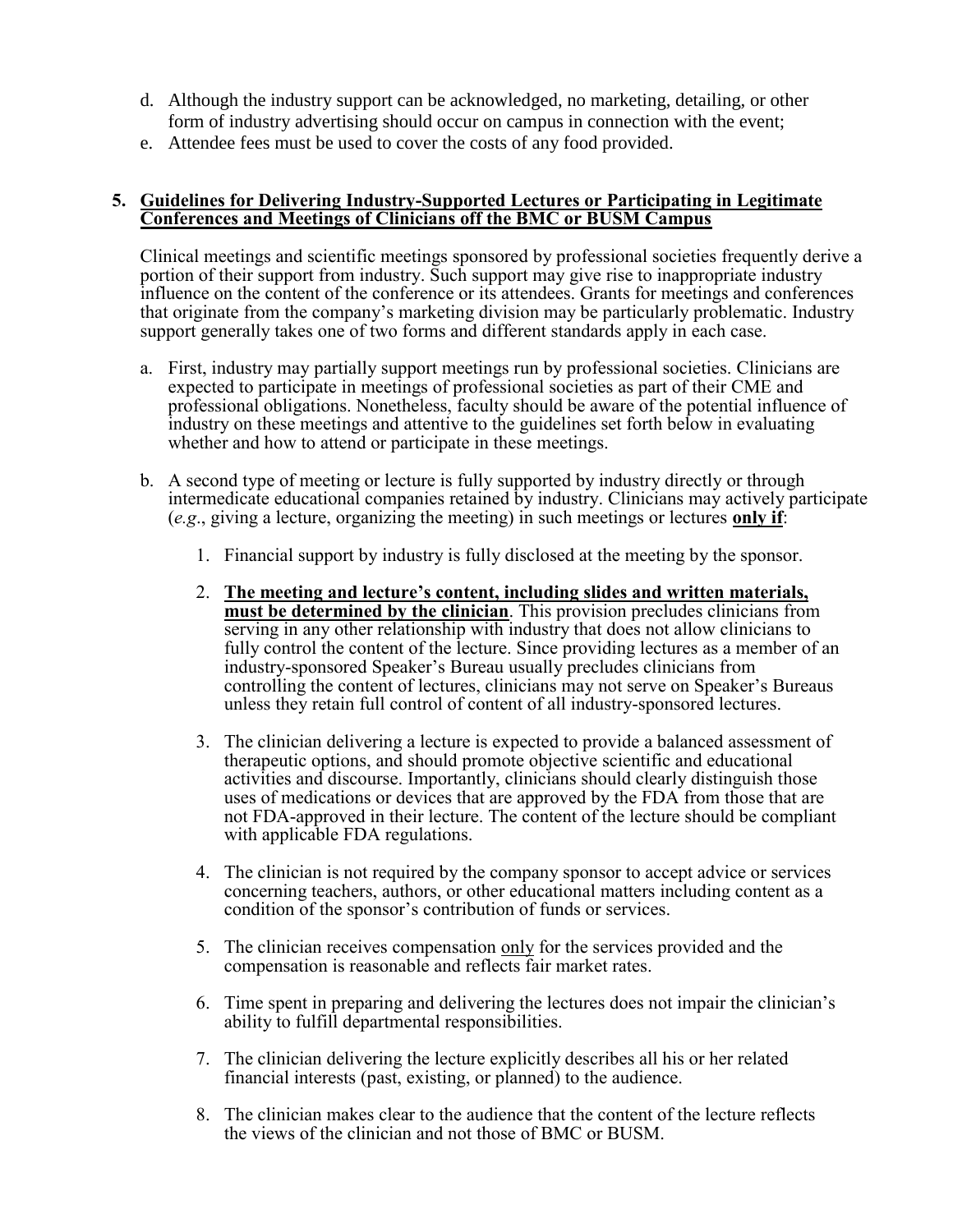9. Clinicians should not facilitate the participation of trainees in industry-sponsored events that fail to comply with these standards.

## **6. Written scholarship in collaboration with Industry**

**Faculty are specifically not allowed to assert authorship on any publication written by the marketing arm of industry or its representatives (e.g., ghostwriting) in which the faculty member has not had meaningful input**

## **7. Disclosure of Relationships with Industry**

- a. Clinicians must fully disclose all relationships with industry to their respective Chair on an annual basis through the reporting mechanisms of Boston University School of Medicine and Boston Medical Center. As noted in 1.b.(1) above, speaking or consulting that is compensated by industry must be approved by the clinician's chair prior to providing the service. If the Department Chair has personal financial interest in the same entity as that proposed for the faculty member, the Chair should recuse themselves and the approval should be granted by the Dean, BUSM.
- b. Clinicians must disclose all of their related financial interests, including past**,** existing or expected interests (e.g., grants and sponsored research, compensation from consulting, speaker's bureaus, advisory boards; investments and ownership interests) to journal editors in manuscripts submitted for publication, and audiences at lectures or presentations.
- c. Clinicians must disclose their actual and potential conflicts of interest related to any institutional deliberations and generally may not participate in deliberations in which he or she has an actual or potential conflict of interest. See Boston Medical Center Vendor Relations Policy (No. 9.16); Boston Medical Center Conflict of Interest Policy (No. 9.4); Boston University Conflict of Interest Policy (http://www.bu.edu/ethics/conflict.pdf).
- d. Clinicians with supervisory responsibilities for trainees or staff must ensure that the faculty's conflict or potential conflict of interest does not affect or appear to affect his or her supervision of the activities or responsibilities of the trainee or staff member.
- e. The financial relationships of faculty will be publicly disclosed on the BUMC internet site. Compensation in the form of honoraria or equity from the pharmaceutical (including biologics) and device industries will be included in the disclosure. The list will include all companies with whom the faculty member has received compensation or royalty income during the past 12 months, the receipt of \$10,000 or more from a single entity will be denoted with an asterisk, and the total dollar amount received from all commercial entities will be displayed.

## **8. Enforcement**

Department Chairs will be responsible for reporting violations of the policies to the Chief Medical Officer of Boston Medical Center and the Provost of BUMC. Clinicians who violate the aforementioned policies will be subject to sanctions in accordance with their Physician Practice Agreement and the Boston University Faculty Handbook. These sanctions may include disciplinary actions, financial penalties, and possibly termination for repeat violations of the policy described herein. Enforcement of these provisions and sanctions against